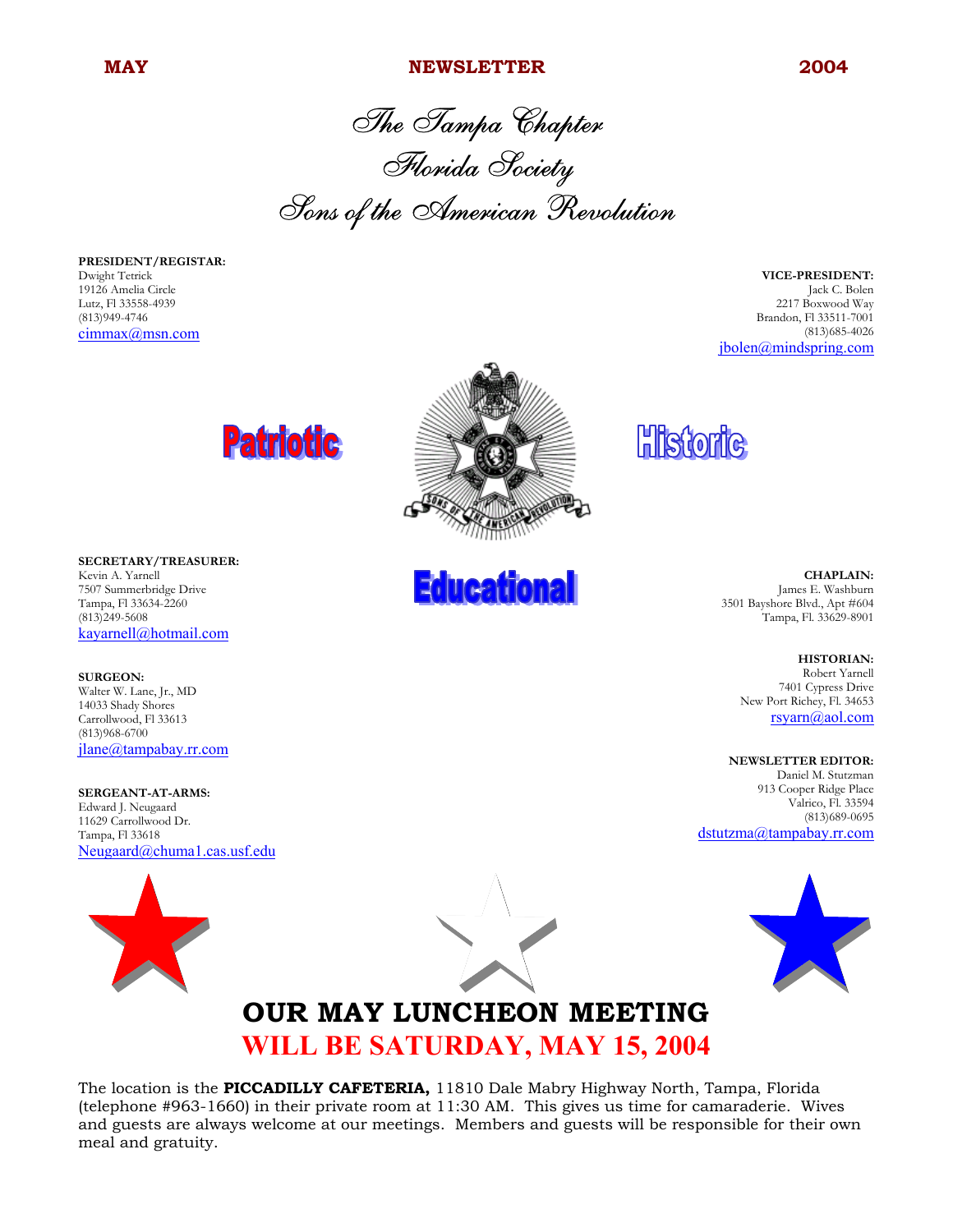## **MAY PROGRAM**

Chave S. Aspinall is our guest speaker. He is the Director and Founding Member of Safety First Consulting, LC. This is an independent safety, security, and risk management consulting firm whose mission is to assist employers and firms in providing a safe, secure, and healthful work environment for their employees, visitors, and contractors.

#### Minutes of the April 17, 2004 Meeting of the Tampa Chapter SAR

Vice President Bolen called the meeting to order at 12:00. Chaplain Jim Washburn offered the invocation. The Bob Yarnell led the pledge to the flag and the vice president the pledge to the SAR.

Members present: Joe Hill, Jack Bolen, Luke Lloyd, Rodney Stebbins, Scott Stebbins, Randy Stebbins, Alan Bell, Marty Miller, Jim Washburn, Dan Stutzman, Walter Lane, Bob Yarnell and Kevin Yarnell.

Welcome guests: June Bolen, Jeanne Lloyd, six cadets, two JROTC instructors, and seven other guests.

The vice president introduced the members and guests.

The SAR membership approved the minutes of the March meeting as published in the newsletter.

The secretary briefly reported on the status of presenting the JROTC medals to local high schools and asked for volunteers willing to do so.

The treasurer reported a current balance of \$2,215.03.

Bob Yarnell reported on the status of our revised Good Citizenship award. Two elementary schools in Pasco County have agreed to participate.

On behalf of Dwight Tetrick, Jack Bolen read the registrar's report detailing the status of our potential members.

There being no other business the meeting recessed for lunch.

Vice President Bolen called the meeting to order. He presented the SAR JROTC awards to the following outstanding cadets: John Szopa, Brandon High School Michael Wojtylak, Robinson High School Jason Jimenez, Chamberlain High School Justin Ropiza, Hillsborough High School Michael J. Hamilton, Ridgewood High School

Kevin Yarnell then took the floor and gave a brief presentation entitled, "The Great Document Challenge".

He began with some introductory remarks for the benefit of the guests where in he gave some background of the SAR and the JROTC award.

Then the talk turned to an American history quiz that had been distributed as members and guests were arriving. The quiz was taken from one used to determine the 'history IQ' of students at some of the best universities. According to that study, only 23 percent of seniors at 55 of American's elite universities can identify James Madison as the Father of the Constitution. Over a third cannot identify the Constitution as the founding document of our government and nearly half do not know in which half-century our nation fought the Civil War.

What does this mean for us and our country?

Thomas Jefferson wrote that the study of history protects the people "as they are the ultimate guardians of their own liberty. History, by apprising them of the past, will enable them to judge of the future."

In other words, if future generations of Americans are not taught how their liberty came about, they will take it for granted. If they do not learn of the sacrifices that have preserved their liberty, they will be complacent in its defense. Knowledge of history is not an option if a free people are to cherish liberty and defend it with zeal.

It is easy to criticize schools and legislatures for failing to require and teach American History effectively and we ought to take every opportunity to push for improvements. But we also need to look to ourselves. Scripture reminds us to first remove the "log" from our own eye before offering to remove the speck from our neighbor's eye.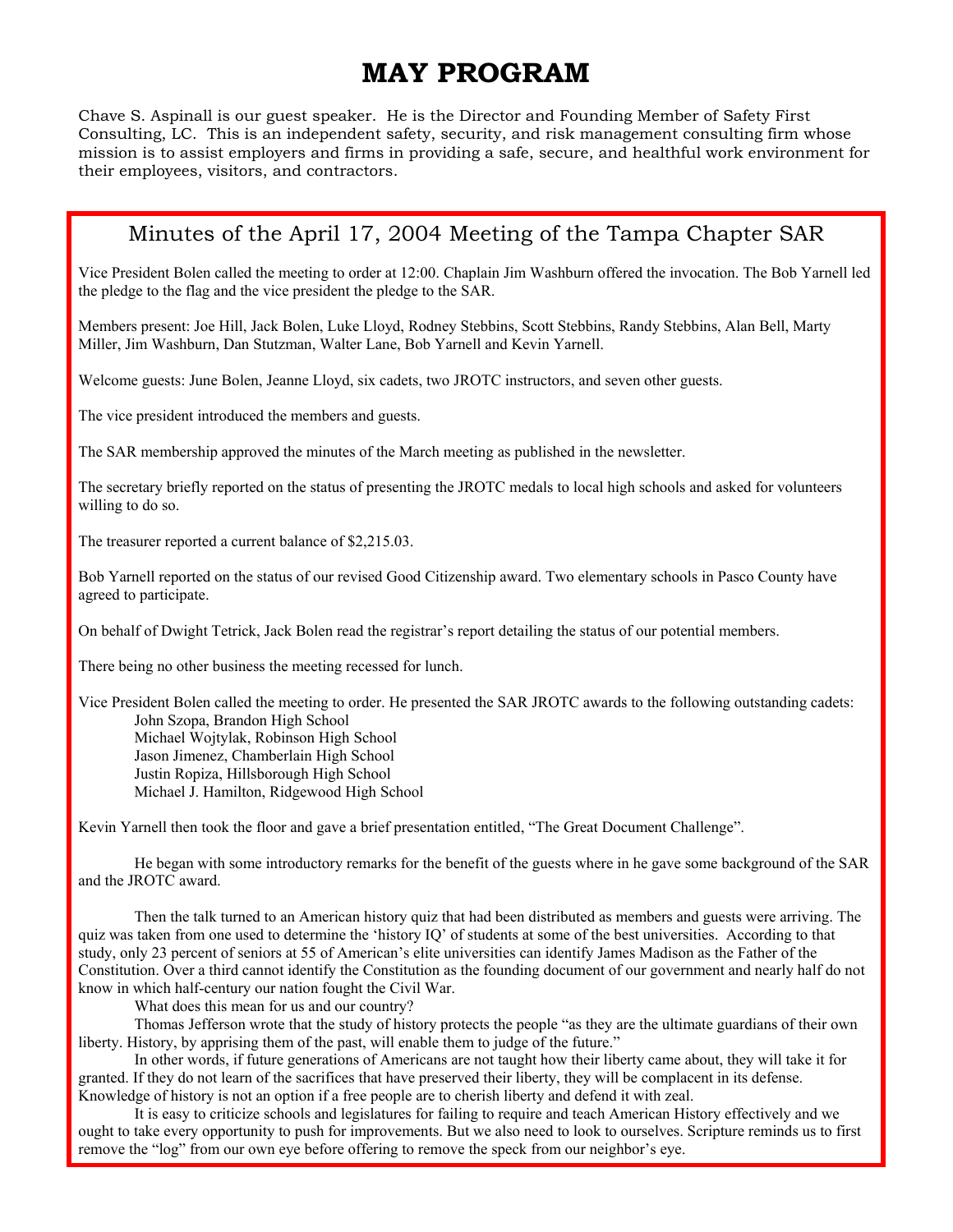Listed below are books, speeches, and historical documents that are used in Hillsdale College's American Heritage course. While we are no doubt familiar with many of these, it is likely that we have not, in fact, actually read them and therefore may not have a full grasp of their content and significance.

So this is the challenge: Let us each commit, over a period of time, to reading some or all of these works. The exercise will improve our own knowledge of American History and thus make us better guardians of our own liberty.

- The Mayflower Compact
- John Winthrop, "A Model of Christian Charity"
- William Penn, Frame of Government of Pennsylvania
- Benjamin Franklin, *Autobiography*
- John Locks, *Second Treatise of Government*
- The Declaration of Independence
- The Constitution of the United States
- *The Federalist Papers*
- The Northwest Ordinance
- George Washington, First Inaugural and Farewell Address
- Thomas Jefferson, Kentucky Resolution and First Inaugural
- John Marshall, *McCullough v. Maryland*
- Henry Clay, Address on Internal Improvements
- Andrew Jackson, "The majority is to Govern"
- Alexis de Tocqueville, *Democracy in America*
- W. Barrett Travis, Last Letter from the Alamo
- Frederick Douglas, "What to the Slave is the Fourth of July?"
- John C. Calhoun, *Disquisition on Government*
- Abraham Lincoln, Gettysburg Address and Second Inaugural
- Andrew Carnegie, "Wealth"
- William L. Riordan, *Plunkitt of Tammany Hall*
- Theodore Roosevelt, "The New Nationalism"
- Woodrow Wilson, Fourteen Points Address
- Franklin D. Roosevelt, Commonwealth Club Address
- The Atlantic Charter
- Harry S. Truman, "The Truman Doctrine"
- George Kennan, "The Sources of Soviet Conduct"
- Whittaker Chambers, "Letter to my Children" (from *Witness*)
- John F. Kennedy, Inaugural Address
- Martin Luther King, Jr., Letter from Birmingham City Jail  $&$  "I have a dream" Address
- Ronald Reagan, First Inaugural and Speech to the House of Commons

*The information provided here was obtained from "Standing by American History", a pamphlet published by Hillsdale College, Hillsdale, Michigan 49242, www.hillsdale.edu. The works sited are all used in their mandatory "American Heritage" course.*

A brief discussion followed.

The 50/50 drawing was held and the treasury thus enriched by \$10.00.

Vice President Bolen led the recessional and Chaplain Washburn benediction. The meeting adjourned at 1:45 pm.

Respectfully submitted,

Kevin Yarnell Chapter Secretary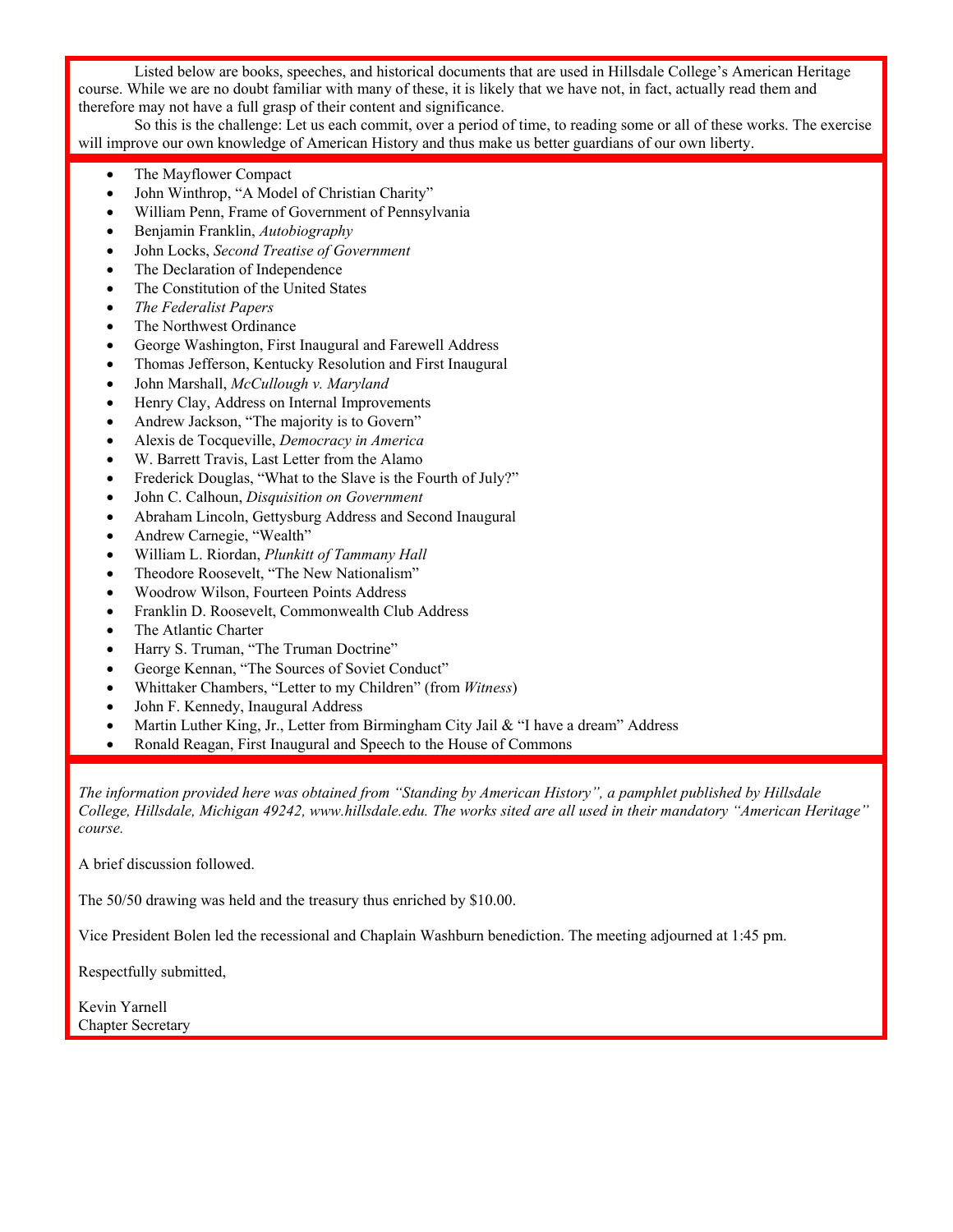### **MAY IN THE REVOLUTION**

| May 10, 1775 | Second Continental Congress met in Philadelphia. John Hancock is elected<br>President.                                                                                                                    |
|--------------|-----------------------------------------------------------------------------------------------------------------------------------------------------------------------------------------------------------|
| May 10, 1775 | Colonists capture the forts and arsenals at Ticonderoga.                                                                                                                                                  |
| May 11, 1775 | Battle of Crown Point. Ethan Allen and The Green Mountain Boys attach the<br>British near Lake Champlain and win.                                                                                         |
| May 15, 1775 | Congress places the colonists in a state of defense.                                                                                                                                                      |
| May 2, 1776  | American revolution gets much needed foreign support. King Louis XVI of France<br>commits one million dollars in arms and munitions. Spain also promises support.                                         |
| May 10, 1776 | The Continental Congress authorizes each of the 13 colonies to form local<br>governments.                                                                                                                 |
| May 12, 1778 | British troops capture Charleston, South Carolina. They capture a large Patriot<br>army and deal the rebels one of their worst defeats of the war.                                                        |
| May 8, 1778  | British General Henry Clinton replaces General Howe as the commander of all<br>British forces in America.                                                                                                 |
| May 30, 1778 | 300 Iroquois burn Cobleskill, New York. This attach was instigated by the British<br>and started a panic on the frontier.                                                                                 |
| May 10, 1779 | British troops burn Portsmouth and Norfolk, Virginia.                                                                                                                                                     |
| May 6, 1780  | British troops capture Fort Moultrie, South Carolina.                                                                                                                                                     |
| May 21, 1781 | General George Washington and French General Rochambeau meet in Connecticut<br>for a council of war. Rochambeau reluctantly agrees for a joint French navel and an<br>American ground attack in New York. |



Tampa Chapter member Luke Lloyd presents the JRROTC Award to a member of Durant High School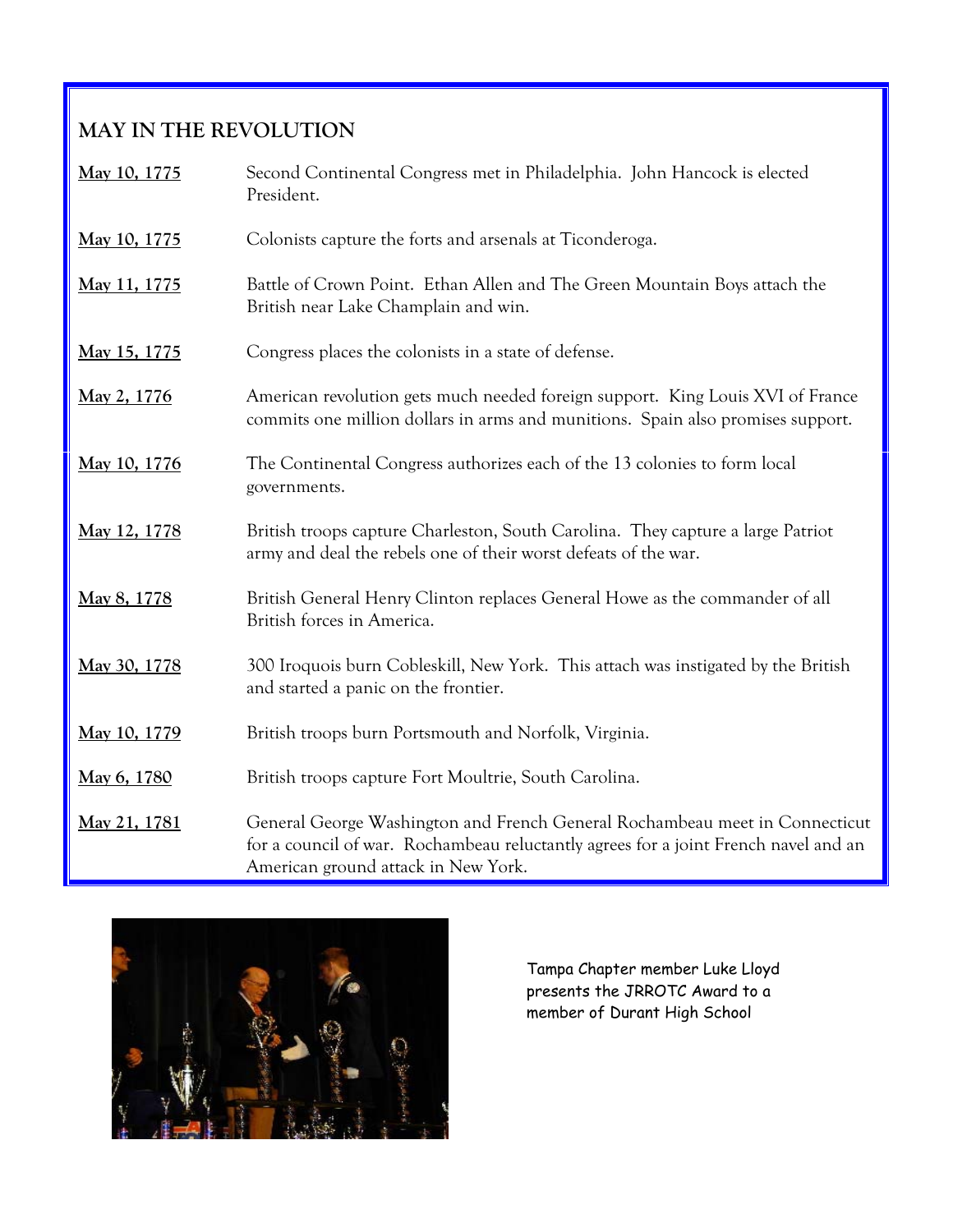

**JROTC Members who attended the April meeting and received the SAR Certificates.**



**After the meeting, guests and SAR members got to know one another.**